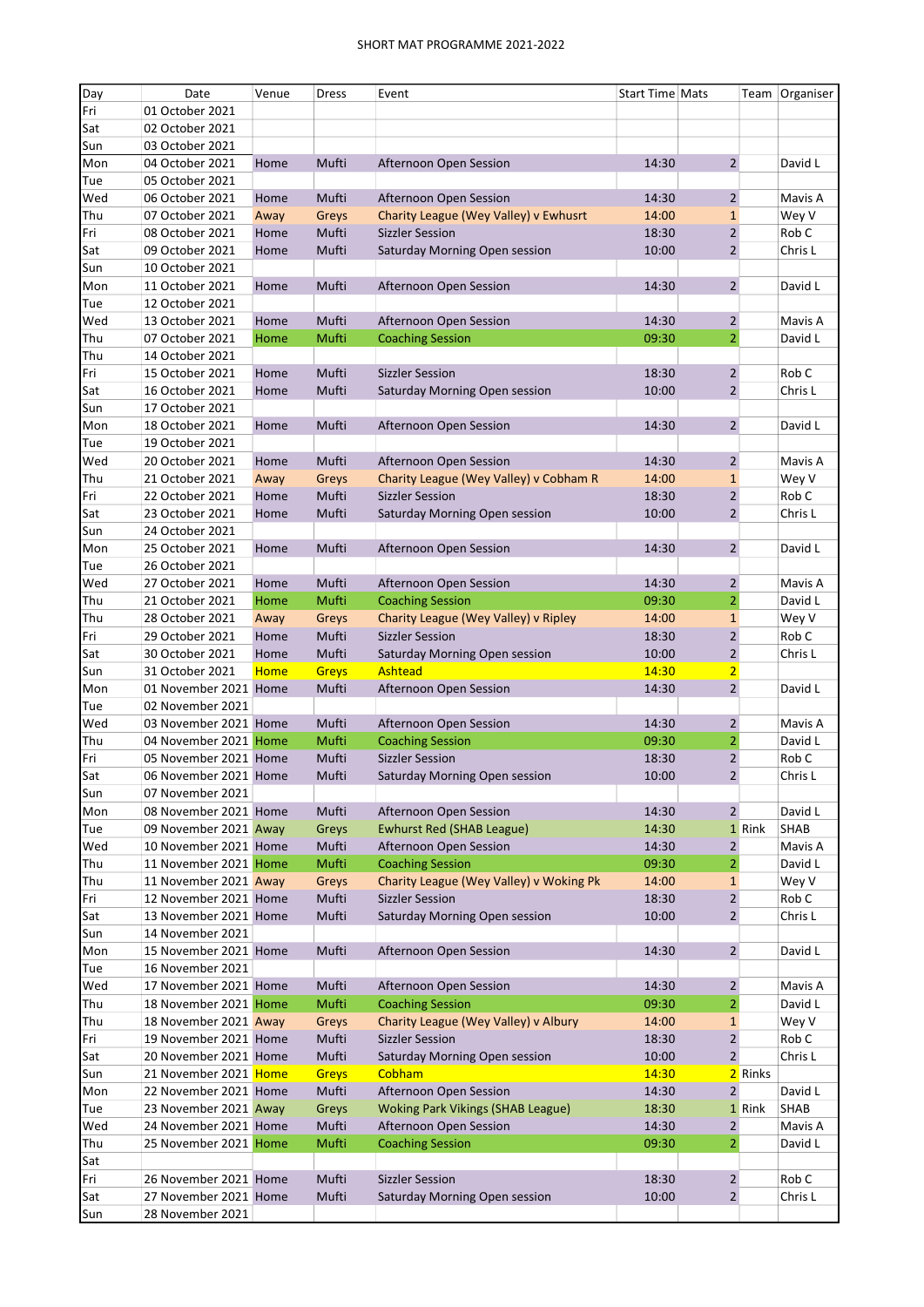| Mon | 29 November 2021 Home |            | Mufti        | Afternoon Open Session                   | 14:30 | $\overline{2}$ |         | David L     |
|-----|-----------------------|------------|--------------|------------------------------------------|-------|----------------|---------|-------------|
| Tue | 30 November 2021      |            |              |                                          |       |                |         |             |
| Wed | 01 December 2021 Home |            | Mufti        | Afternoon Open Session                   | 14:30 | $\overline{2}$ |         | Mavis A     |
| Thu | 02 December 2021 Home |            | Mufti        | <b>Coaching Session</b>                  | 09:30 | $\overline{2}$ |         | David L     |
| Thu | 02 December 2021 Away |            | Greys        | Charity League (Wey Valley) v Knaphill   | 14:00 | $\mathbf{1}$   |         | Wey V       |
| Fri | 03 December 2021 Home |            | Mufti        | <b>Sizzler Session</b>                   | 18:30 | $\overline{2}$ |         | Rob C       |
| Sat | 04 December 2021 Home |            | Mufti        | Saturday Morning Open session            | 10:00 | $\overline{2}$ |         | Chris L     |
| Sun | 05 December 2021      |            |              |                                          |       |                |         |             |
|     |                       |            |              |                                          |       |                |         |             |
| Mon | 06 December 2021 Home |            | Mufti        | Afternoon Open Session                   | 14:30 | $\overline{2}$ |         | David L     |
| Tue | 07 December 2021      |            |              |                                          |       |                |         |             |
| Wed | 08 December 2021 Home |            | Mufti        | Afternoon Open Session                   | 14:30 | $\overline{2}$ |         | Mavis A     |
| Thu | 09 December 2021 Home |            | Mufti        | <b>Coaching Session</b>                  | 09:30 | $\overline{2}$ |         | David L     |
| Thu | 09 December 2021 Away |            | Greys        | Charity League (Wey Valley) v Cobham G   | 14:00 | $\mathbf{1}$   |         | Wey V       |
| Fri | 10 December 2021 Home |            | Mufti        | <b>Sizzler Session</b>                   | 18:30 | $\overline{2}$ |         | Rob C       |
| Sat | 11 December 2021 Home |            | Mufti        | Saturday Morning Open session            | 10:00 | $\overline{2}$ |         | Chris L     |
| Sun | 12 December 2021      |            |              |                                          |       |                |         |             |
| Mon | 13 December 2021 Home |            | Mufti        | Afternoon Open Session                   | 14:30 | $\overline{2}$ |         | David L     |
| Tue | 14 December 2021      |            |              |                                          |       |                |         |             |
| Wed | 15 December 2021 Home |            | Mufti        | Afternoon Open Session                   | 14:30 | $\overline{2}$ |         | Mavis A     |
| Thu | 16 December 2021 Home |            | Mufti        | <b>Coaching Session</b>                  | 09:30 | $\overline{2}$ |         | David L     |
| Thu | 16 December 2021 Away |            | Greys        | Charity League (Wey Valley) v Merrow     | 14:00 | $\mathbf{1}$   |         | Wey V       |
| Fri | 17 December 2021 Home |            | Mufti        | <b>Sizzler Session</b>                   | 18:30 | $\overline{2}$ |         | Rob C       |
| Sat | 18 December 2021 Home |            | Mufti        | Saturday Morning Open session            | 10:00 | $\overline{2}$ |         | Chris L     |
| Sun | 19 December 2021      |            |              |                                          |       |                |         |             |
| Mon | 20 December 2021      |            |              | Christmas/NYear Break                    |       |                |         |             |
|     | 21 December 2021      |            |              | Christmas/NYear Break                    |       |                |         |             |
| Tue |                       |            |              |                                          |       |                |         |             |
| Wed | 22 December 2021      |            |              | Christmas/NYear Break                    |       |                |         |             |
| Thu | 23 December 2021      |            |              | Christmas/NYear Break                    |       |                |         |             |
| Fri | 24 December 2021      |            |              | Christmas/NYear Break                    |       |                |         |             |
| Sat | 25 December 2021      |            |              | Christmas/NYear Break                    |       |                |         |             |
| Sun | 26 December 2021      |            |              | Christmas/NYear Break                    |       |                |         |             |
| Mon | 27 December 2021      |            |              | Christmas/NYear Break                    |       |                |         |             |
| Tue | 28 December 2021      |            |              | Christmas/NYear Break                    |       |                |         |             |
| Wed | 29 December 2021      |            |              | Christmas/NYear Break                    |       |                |         |             |
| Thu | 30 December 2021      |            |              | Christmas/NYear Break                    |       |                |         |             |
| Fri | 31 December 2021      |            |              | Christmas/NYear Break                    |       |                |         |             |
| Sat | 01 January 2022       |            |              | Christmas/NYear Break                    |       |                |         |             |
| Sun | 02 January 2022       |            |              | Christmas/NYear Break                    |       |                |         |             |
| Mon | 03 January 2022       | Home       | Mufti        | Afternoon Open Session                   | 14:30 | $\overline{2}$ |         | David L     |
| Tue | 04 January 2022       | Home       | Greys        | <b>Ewhurst Red (SHAB League)</b>         | 18:30 |                | 1 Rink  | <b>SHAB</b> |
| Wed | 05 January 2022       | Home       | Mufti        | Afternoon Open Session                   | 14:30 | 2              |         | Mavis A     |
| Thu | 06 January 2022       | Home       | Mufti        | <b>Coaching Session</b>                  | 09:30 | 2              |         | David L     |
| Thu | 06 January 2022       | Away       | Greys        | Charity League (Wey Valley) v Blackheath | 14:00 | $\mathbf{1}$   |         | Wey V       |
| Fri | 07 January 2022       | Home       | Mufti        | <b>Sizzler Session</b>                   | 18:30 | $\overline{2}$ |         | Rob C       |
| Sat | 08 January 2022       | Home       | Mufti        | Saturday Morning Open session            | 10:00 | $\overline{2}$ |         | Chris L     |
| Sun | 09 January 2022       |            |              |                                          |       |                |         |             |
| Mon | 10 January 2022       | Home       | Mufti        | Afternoon Open Session                   | 14:30 | $\overline{2}$ |         | David L     |
| Tue | 11 January 2022       | Home       | Greys        | <b>Ripley Gold (SHAB League)</b>         | 14:30 |                | 1 Rink  | SHAB        |
| Wed | 12 January 2022       | Home       | Mufti        | Afternoon Open Session                   | 14:30 | $\overline{2}$ |         | Mavis A     |
| Thu | 13 January 2022       | Home       | Mufti        | <b>Coaching Session</b>                  | 09:30 | 2              |         | David L     |
| Thu | 13 January 2022       | Away       | Greys        | Charity League (Wey Valley) v Ewhurst    | 14:00 | $\mathbf{1}$   |         | Wey V       |
| Fri | 14 January 2022       | Home       | Mufti        | <b>Sizzler Session</b>                   | 18:30 | $\overline{2}$ |         | Rob C       |
|     |                       |            |              |                                          |       |                |         |             |
| Sat | 15 January 2022       | Home       | Mufti        | Saturday Morning Open session            | 10:00 | $\mathbf 2$    |         | Chris L     |
| Sun | 16 January 2022       | <b>Hme</b> | <b>Greys</b> | Ashtead                                  | 14:30 |                | 2 Rinks |             |
| Mon | 17 January 2022       | Home       | Mufti        | Afternoon Open Session                   | 14:30 | $\overline{2}$ |         | David L     |
| Tue | 18 January 2022       |            |              |                                          |       |                |         |             |
| Wed | 19 January 2022       | Home       | Mufti        | Afternoon Open Session                   | 14:30 | $\overline{2}$ |         | Mavis A     |
| Thu | 20 January 2022       | Home       | Mufti        | <b>Coaching Session</b>                  | 09:30 | 2              |         | David L     |
| Fri | 21 January 2022       | Home       | Mufti        | <b>Sizzler Session</b>                   | 18:30 | $\overline{2}$ |         | Rob C       |
| Sat | 22 January 2022       | Home       | Mufti        | Saturday Morning Open session            | 10:00 | $\overline{2}$ |         | Chris L     |
| Sun | 23 January 2022       |            |              |                                          |       |                |         |             |
| Mon | 24 January 2022       | Home       | Mufti        | Afternoon Open Session                   | 14:30 | $\overline{2}$ |         | David L     |
| Tue | 25 January 2022       |            |              |                                          |       |                |         |             |
| Wed | 26 January 2022       | Home       | Mufti        | Afternoon Open Session                   | 14:30 | $\overline{2}$ |         | Mavis A     |
| Thu | 27 January 2022       | Home       | Mufti        | <b>Coaching Session</b>                  | 09:30 | 2              |         | David L     |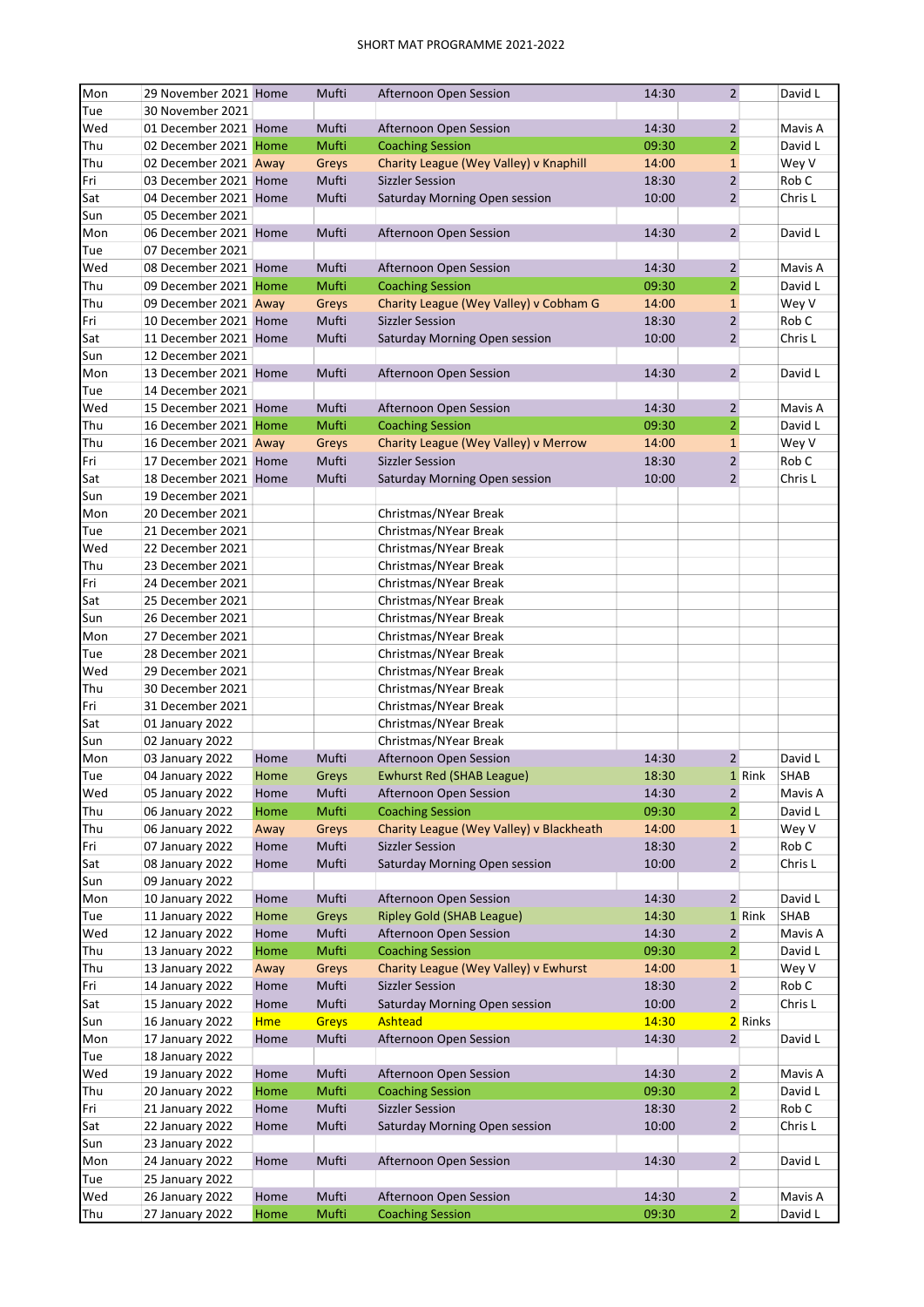| Thu        | 27 January 2022                | Away | Greys          | Charity League (Wey Valley) v Cobham R                           | 14:00 | $\mathbf{1}$                   |         | Wey V       |
|------------|--------------------------------|------|----------------|------------------------------------------------------------------|-------|--------------------------------|---------|-------------|
| Fri        | 28 January 2022                | Home | Mufti          | <b>Sizzler Session</b>                                           | 18:30 | $\overline{2}$                 |         | Rob C       |
| Sat        | 29 January 2022                | Home | Mufti          | Saturday Morning Open session                                    | 10:00 | $\overline{2}$                 |         | Chris L     |
| Sun        | 30 January 2022                | Away | Greys          | Chobham Heath (SHAB League)                                      | 14:30 |                                | 1 Rink  | <b>SHAB</b> |
| Mon        | 31 January 2022                | Home | Mufti          | Afternoon Open Session                                           | 14:30 | $\overline{2}$                 |         | David L     |
| Tue        | 01 February 2022               | Home | Greys          | <b>Woking Park Vikings (SHAB League)</b>                         | 18:30 |                                | 1 Rink  | <b>SHAB</b> |
| Wed        | 02 February 2022               | Home | Mufti          | Afternoon Open Session                                           | 14:30 | 2                              |         | Mavis A     |
|            |                                |      |                |                                                                  | 09:30 | $\overline{2}$                 |         |             |
| Thu        | 03 February 2022               | Home | Mufti          | <b>Coaching Session</b>                                          |       |                                |         | David L     |
| Thu        | 03 February 2022               | Away | Greys          | Charity League (Wey Valley) v Ripley                             | 14:00 | $\mathbf{1}$                   |         | Wey V       |
| Fri        | 04 February 2022               | Home | Mufti          | <b>Sizzler Session</b>                                           | 18:30 | $\overline{2}$                 |         | Rob C       |
| Sat        | 05 February 2022               | Home | Mufti          | Saturday Morning Open session                                    | 10:00 | $\overline{2}$                 |         | Chris L     |
| Sun        | 06 February 2022               |      |                |                                                                  |       |                                |         |             |
| Mon        | 07 February 2022               | Home | Mufti          | Afternoon Open Session                                           | 14:30 | $\overline{2}$                 |         | David L     |
| Tue        | 08 February 2022               | Home | Greys          | Chobham Heath (SHAB League)                                      | 19:30 |                                | 1 Rink  | SHAB        |
| Wed        | 09 February 2022               | Home | Mufti          | Afternoon Open Session                                           | 14:30 | $\overline{2}$                 |         | Mavis A     |
| Thu        | 10 February 2022               | Home | Mufti          | <b>Coaching Session</b>                                          | 09:30 | $\overline{2}$                 |         | David L     |
| Fri        | 11 February 2022               | Home | Mufti          | <b>Sizzler Session</b>                                           | 18:30 | $\overline{2}$                 |         | Rob C       |
| Sat        | 12 February 2022               | Home | Mufti          | Saturday Morning Open session                                    | 10:00 | $\overline{2}$                 |         | Chris L     |
| Sun        | 13 February 2022               |      |                |                                                                  |       |                                |         |             |
| Mon        | 14 February 2022               | Home | Mufti          | Afternoon Open Session                                           | 14:30 | $\overline{2}$                 |         | David L     |
| Tue        | 15 February 2022               | Away | Greys          | <b>Ripley Gold (SHAB League)</b>                                 | 00:00 |                                | 1 Rink  | <b>SHAB</b> |
| Wed        |                                |      | Mufti          | Afternoon Open Session                                           | 14:30 | $\overline{2}$                 |         | Mavis A     |
|            | 16 February 2022               | Home |                |                                                                  |       |                                |         | David L     |
| Thu        | 17 February 2022               | Home | Mufti          | <b>Coaching Session</b>                                          | 09:30 | $\overline{2}$                 |         |             |
| Thu        | 17 February 2022               | Away | Greys          | Charity League (Wey Valley) v Woking Pk                          | 14:00 | $\mathbf{1}$                   |         | Wey V       |
| Fri        | 18 February 2022               | Home | Mufti          | <b>Sizzler Session</b>                                           | 18:30 | $\overline{2}$                 |         | Rob C       |
| Sat        | 19 February 2022               | Home | Mufti          | Saturday Morning Open session                                    | 10:00 | $\overline{2}$                 |         | Chris L     |
| Sun        | 20 February 2022               |      |                |                                                                  |       |                                |         |             |
| Mon        | 21 February 2022               | Home | Mufti          | Afternoon Open Session                                           | 14:30 | $\overline{2}$                 |         | David L     |
| Tue        | 22 February 2022               |      |                |                                                                  |       |                                |         |             |
| Wed        | 23 February 2022               | Home | Mufti          | Afternoon Open Session                                           | 14:30 | $\overline{2}$                 |         | Mavis A     |
| Thu        | 24 February 2022               | Home | Mufti          | <b>Coaching Session</b>                                          | 09:30 | $\overline{2}$                 |         | David L     |
| Thu        | 24 February 2022               | Away | Greys          | Charity League (Wey Valley) v Albury                             | 14:00 | $\mathbf{1}$                   |         | Wey V       |
| Fri        | 25 February 2022               | Home | Mufti          | <b>Sizzler Session</b>                                           | 18:30 | $\overline{2}$                 |         | Rob C       |
| Sat        | 26 February 2022               | Home | Mufti          | Saturday Morning Open session                                    | 10:00 | $\overline{2}$                 |         | Chris L     |
| Sun        | 27 February 2022               | Away | <b>Greys</b>   | Cobham                                                           | 02:30 |                                | 2 Rinks |             |
| Mon        | 28 February 2022               | Home | Mufti          | Afternoon Open Session                                           | 14:30 | $2^{\circ}$                    |         | David L     |
| Tue        | 01 March 2022                  |      |                |                                                                  |       |                                |         |             |
| Wed        | 02 March 2022                  | Home | Mufti          | Afternoon Open Session                                           | 14:30 | $\overline{2}$                 |         | Mavis A     |
| Thu        | 03 March 2022                  | Home | Mufti          | <b>Coaching Session</b>                                          | 09:30 | 2                              |         | David L     |
| Fri        | 04 March 2022                  | Home | Mufti          | <b>Sizzler Session</b>                                           | 18:30 | $\overline{2}$                 |         | Rob C       |
| Sat        | 05 March 2022                  | Home | Mufti          | Saturday Morning Open session                                    | 10:00 | $\overline{2}$                 |         | Chris L     |
|            |                                |      |                |                                                                  |       |                                |         |             |
| Sun        | 06 March 2022                  |      |                |                                                                  |       |                                |         |             |
| Mon        | 07 March 2022                  | Home | Mufti          | Afternoon Open Session                                           | 14:30 | $\overline{2}$                 |         | David L     |
| Tue        | 08 March 2022                  |      |                |                                                                  |       |                                |         |             |
| Wed        | 09 March 2022                  | Home | Mufti          | Afternoon Open Session                                           | 14:30 | $\overline{2}$                 |         | Mavis A     |
| Thu        | 10 March 2022                  | Home | Mufti          | <b>Coaching Session</b>                                          | 09:30 | $\overline{2}$                 |         | David L     |
| Thu        | 10 March 2022                  | Away | Greys          | Charity League (Wey Valley) v Knaphill                           | 14:00 | $\mathbf{1}$                   |         | Wey V       |
| Fri        | 11 March 2022                  | Home | Mufti          | <b>Sizzler Session</b>                                           | 18:30 | $\overline{2}$                 |         | Rob C       |
| Sat        | 12 March 2022                  | Home | Mufti          | Saturday Morning Open session                                    | 10:00 | $\overline{2}$                 |         | Chris L     |
| Sun        | 13 March 2022                  |      |                |                                                                  |       |                                |         |             |
| Mon        |                                |      |                |                                                                  |       |                                |         |             |
| Tue        | 14 March 2022                  | Home | Mufti          | Afternoon Open Session                                           | 14:30 | $\overline{2}$                 |         | David L     |
|            | 15 March 2022                  |      |                |                                                                  |       |                                |         |             |
| Wed        | 16 March 2022                  | Home | Mufti          | Afternoon Open Session                                           | 14:30 | $\overline{2}$                 |         | Mavis A     |
|            | 17 March 2022                  | Home |                | <b>Coaching Session</b>                                          | 09:30 |                                |         | David L     |
| Thu<br>Thu | 17 March 2022                  | Away | Mufti          |                                                                  | 14:00 | $\overline{2}$<br>$\mathbf{1}$ |         |             |
|            | 18 March 2022                  | Home | Greys<br>Mufti | Charity League (Wey Valley) v Cobham G<br><b>Sizzler Session</b> | 18:30 | $\overline{2}$                 |         | Wey V       |
| Fri        |                                |      |                |                                                                  |       |                                |         | Rob C       |
| Sat        | 19 March 2022                  | Home | Mufti          | Saturday Morning Open session                                    | 10:00 | $\overline{2}$                 |         | Chris L     |
| Sun        | 20 March 2022                  |      |                |                                                                  |       |                                |         |             |
| Mon        | 21 March 2022                  | Home | Mufti          | Afternoon Open Session                                           | 14:30 | $\overline{2}$                 |         | David L     |
| Tue        | 22 March 2022                  |      |                |                                                                  |       |                                |         |             |
| Wed        | 23 March 2022                  | Home | Mufti          | Afternoon Open Session                                           | 14:30 | $\overline{2}$                 |         | Mavis A     |
| Thu        | 24 March 2022                  | Home | Mufti          | <b>Coaching Session</b>                                          | 09:30 | $\overline{2}$                 |         | David L     |
| Fri        | 25 March 2022                  | Home | Mufti          | <b>Sizzler Session</b>                                           | 18:30 | $\overline{2}$                 |         | Rob C       |
| Sat<br>Sun | 26 March 2022<br>27 March 2022 | Home | Mufti          | Saturday Morning Open session                                    | 10:00 | $\overline{2}$                 |         | Chris L     |